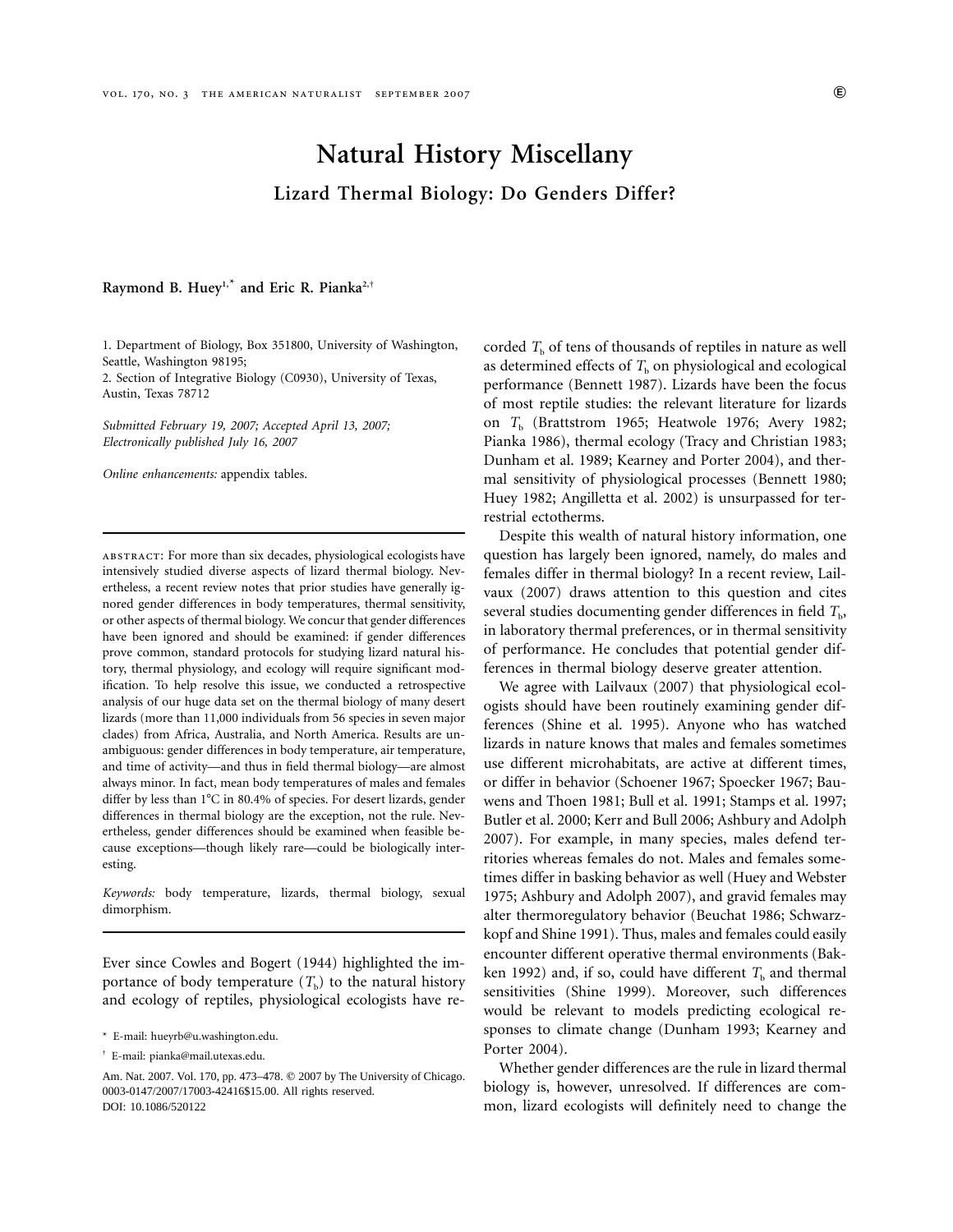way they study lizards in nature and in the laboratory. The only way to resolve this issue is to conduct comprehensive surveys of diverse lizards. Fortunately, the existing database of lizard natural history is large, and some data are still accessible and can be readily mined. If gender differences in lizard thermal biology are general (see Lailvaux 2007), then differences in field  $T<sub>b</sub>$  of males and females will be conspicuous in existing data sets.

Over the decades, we have collected more than our share of lizard body temperatures (e.g., Pianka 1970, 1986; Huey 1974; Pianka and Pianka 1976; Huey et al. 1977, 1989; Hertz 1981), and one of us has quantified the thermal sensitivity of sprint speed of numerous lizards (e.g., Hertz et al. 1983; Huey and Bennett 1987; Huey et al. 1989). Nevertheless, we seldom examined or reported gender differences. Why, even though we always recorded gender of our lizards? As best we can recall, we ignored gender in part because our focus (and that of others) at the time was on interspecific or interpopulational patterns and in part because we never noticed conspicuous gender differences in thermal biology when capturing lizards in the field.

In any case, we now rectify our past sins of omission. We compiled our extensive data sets on the thermal biology of desert lizards from North America, Australia, and Africa (56 species total). For males versus females of each species, we compared body temperatures, air temperatures  $(T_a)$ , and times of activity. Results of this exercise are unambiguous: males and females do not differ significantly in these measures in most species. In fact, mean  $T<sub>b</sub>$  of males and females differ by less than  $1^{\circ}$ C in 80.4% of all species examined. For desert lizards, gender differences in field thermal biology are the exception, not the rule. Nevertheless, we still agree with Lailvaux (2007; see also Lailvaux et al. 2003): when feasible, possible gender differences should be examined.

# **Material and Methods**

Natural history data reported here were collected over several decades by Pianka (1986) and colleagues in deserts of western North America (nine species, 2,337 individuals), western Australia (31 species, 4,264 individuals), and southern Africa (16 species, 4,770 individuals). For the majority of species, records were obtained over their entire seasonal period of activity, although most records are from spring or summer. We considered only species  $(N = 56)$ for which sample sizes exceeded nine individuals for each trait and each gender. (However, for completeness, data for seven additional species with smaller sample sizes are provided in the appendix in the online edition of the *American Naturalist*.) Gravid females are included (but see the fifth paragraph of "Results"). Data from different populations of a given species were pooled, except those for the North American teiid lizard *Apidoscelis tigris*. This species shows geographic variation in  $T<sub>b</sub>$  (Pianka 1970), which could increase the probability of Type II error (see "Discussion"). So we partitioned data for four populations with large samples (see appendix) to investigate the effect of geographic pooling. However, when presenting results for all species, we included data for only the B-area population, which has the largest sample size.

Using standard precautions, we used quick-reading Schultheis thermometers to measure  $T<sub>b</sub>$  (cloacal) of active lizards and associated (shaded) air temperatures  $(T_a)$ , at chest height), and we also recorded time of activity. (Note that not all measurements were taken on each lizard.) Gender was established from external morphology or by dissection.

We computed basic descriptive statistics by gender for each species (table 1; appendix) and then compared mean  $T<sub>b</sub>$  and mean  $T<sub>a</sub>$  of males with those of females (two-tailed *t*-tests for unequal variances, with Welch-Satterthwaite approximations for degrees of freedom), as well as variances in  $T_b$  (variance ratio tests). Because we ran many tests, significant differences occasionally occurred by chance (Type I error). To control this false error rate, critical *P* values were often adjusted via Bonferroni-style corrections (Rice 1989; Benjamini and Hochberg 1995). Use of such corrections is, however, debated (Moran 2003; Nakagawa 2004). In any case, to give Lalivaux's (2007) hypothesis (that genders differ significantly) the maximum chance for support, we report uncorrected *P* values. For completeness, however, we include results following sequential Bonferroni adjustments (Benjamini and Hochberg 1995).

#### **Results**

Descriptive statistics (body temperatures, air temperatures, and daily times of activity) for each species are collated in table 1 by continent, nested within taxa. Summary statistics for individual species are available in the appendix.

Mean  $T<sub>b</sub>$  of males and females are strikingly similar in most species (table 1; fig. 1*A*). Average absolute deviation in  $T<sub>b</sub>$  between males and females was only  $0.56^{\circ} \pm$ 0.077<sup>o</sup>C. Moreover, absolute deviation in mean  $T<sub>b</sub>$  was less than  $1^{\circ}$ C in 80.4% of species and was less than 0.5 $^{\circ}$ C in 58.9% of species (fig. 1*A*; table A3). Males and females differed significantly in mean  $T<sub>b</sub>$  in only a few species (8) of 56; table A1), even without a sequential Bonferroni correction. With that correction (Benjamini and Hochberg 1995), males and females never differed significantly.

Effect sizes (Cohen 1988), which estimate the difference in  $T<sub>b</sub>$  between groups scaled to within-group variance, were small (Cohen's  $d \le 0.20$ ) in 37 of 56 species (table A1). Effect sizes were large  $(d > 0.50)$  in only 5 of 56 species.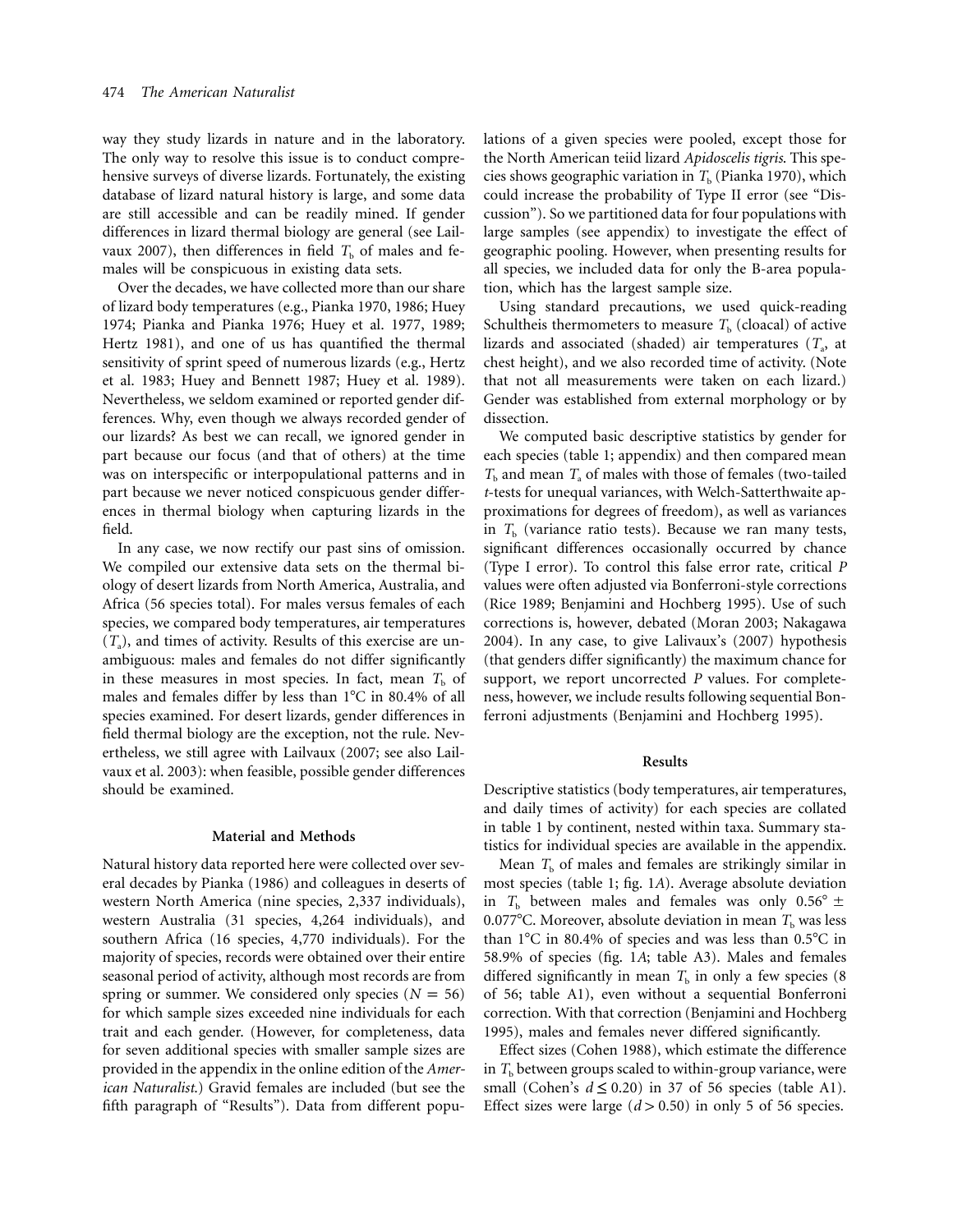**Table 1:** Mean absolute differences in  $T<sub>b</sub>$  and activity times of male versus female lizards from several deserts

| Taxon, desert    | No.<br>species | Body temperature (°C)      |           | Air temperature $(^{\circ}C)$ |           | Time of activity (h)       |           |
|------------------|----------------|----------------------------|-----------|-------------------------------|-----------|----------------------------|-----------|
|                  |                | Mean absolute<br>deviation | <b>SD</b> | Mean absolute<br>deviation    | <b>SD</b> | Mean absolute<br>deviation | <b>SD</b> |
| Agamidae:        |                |                            |           |                               |           |                            |           |
| Australia        | 10             | .75                        | .749      | 1.59                          | 1.798     | .78                        | .590      |
| Kalahari         | 1              | .13                        | $\cdots$  | 1.21                          | .         | .11                        | $\cdots$  |
| Gekkota:         |                |                            |           |                               |           |                            |           |
| Australia        | 7              | .77                        | .584      | .66                           | .721      | .25                        | .222      |
| Kalahari + Namib | 6              | .23                        | .890      | .66                           | .327      | .23                        | .131      |
| North America    | 1              | .13                        | $\cdots$  | .58                           | .         | .44                        | $\cdots$  |
| Iguania:         |                |                            |           |                               |           |                            |           |
| North America    | 7              | .40                        | .439      | .66                           | .439      | .83                        | .917      |
| Lacertidae:      |                |                            |           |                               |           |                            |           |
| Africa           | 6              | .41                        | .239      | .42                           | .323      | .39                        | .369      |
| Scincidae:       |                |                            |           |                               |           |                            |           |
| Australia        | 11             | .33                        | .209      | .63                           | .58       | .62                        | .540      |
| Kalahari         | 3              | .20                        | .181      | .61                           | .318      | .37                        | .304      |
| Teiidae:         |                |                            |           |                               |           |                            |           |
| North America    | $1(4)^{a}$     | .16                        | .094      | .36                           | .103      | .12                        | .067      |
| Varanidae:       |                |                            |           |                               |           |                            |           |
| Australia        | 3              | 1.37                       | .876      | 1.45                          | 1.157     | .49                        | .711      |
| Total            | 56             | .57                        | .597      | .81                           | .937      | .50                        | .537      |

<sup>a</sup> Four populations of one species.

Gender differences in  $T<sub>b</sub>$  were uniformly small for all taxa and for all geographic areas (table 1). Absolute differences exceeded 2C in only three species (*Colopus wahlbergi*, *Diporiphora winneckei*, and *Varanus eremius*), which have little in common ecologically or phylogenetically (three different families represented). Sampling error and false error could well be involved, of course. For the Australian agamid *D. winneckei*, however, the gender difference appears real (males 2.2°C colder than females). Males of this species were active 2 h earlier in the day (11.75 vs. 13.79 h) and at considerably lower  $T_a$  than were females (22.7<sup>o</sup>C vs. 28.9<sup>o</sup>C), so their lower  $T<sub>b</sub>$  is not surprising. Most data on this species were collected during the austral spring months of August and September, and so gender differences in this species could be an artifact of partial seasonal sampling. Further field observations of *D. winneckei* are required.

Males and females might also differ in variability in  $T<sub>b</sub>$ (fig. 1*B*); if so, this might lead to disruptive selection between genders for the degree of thermal generalization of physiology (Hertz et al. 1983). However, males and females differed significantly in  $T<sub>b</sub>$  variance in only eight species (Fisher variance ratio tests; table A1); only two species (*Pedioplanis namaquensis*, *Varanus gouldi*) remained significant after Bonferroni correction. Males and females do not differ systematically in relative magnitude of  $T<sub>b</sub>$  variance ( $P = .415$ , paired *t*-test), which suggests that possible shifts in set-point temperatures of females when gravid

(Beuchat 1986; Schwarzkopf and Shine 1991) are generally minor.

Mean *T*<sup>a</sup> of males and females are also strikingly similar (tables 1, A2; fig. 1*C*) and differed significantly in only four species (none after sequential Bonferroni correction). Average absolute deviation was only 0.90<sup>o</sup>C and was consistently small for all taxa and deserts (table 1). In fact, 75.0% of all species have an absolute deviation of less than  $1^{\circ}$ C, and 41.2% deviate less than 0.5 $^{\circ}$ C. Similarly, times of activity of males and females are similar (tables 1, A3; fig. 1*D*): absolute median difference was only 0.50 h. Differences were significant in only seven species, and none remained significant after Bonferroni correction.

#### **Discussion**

The literature on thermal biology of lizards is extensive, but almost all comparative studies have focused on interspecific differences. As a result, few studies have examined within-species differences, such as those between males and females, even though genders sometimes differ conspicuously in ecology and behavior (Schoener 1967; Butler et al. 2000; Kerr and Bull 2006; Ashbury and Adolph 2007). Lailvaux and collaborators (Lailvaux et al. 2003; Lailvaux 2007) recently highlighted this gap and argued that gender differences in thermal biology should be routinely evaluated, not ignored. We agree and therefore reexamined our own extensive natural history data on desert lizards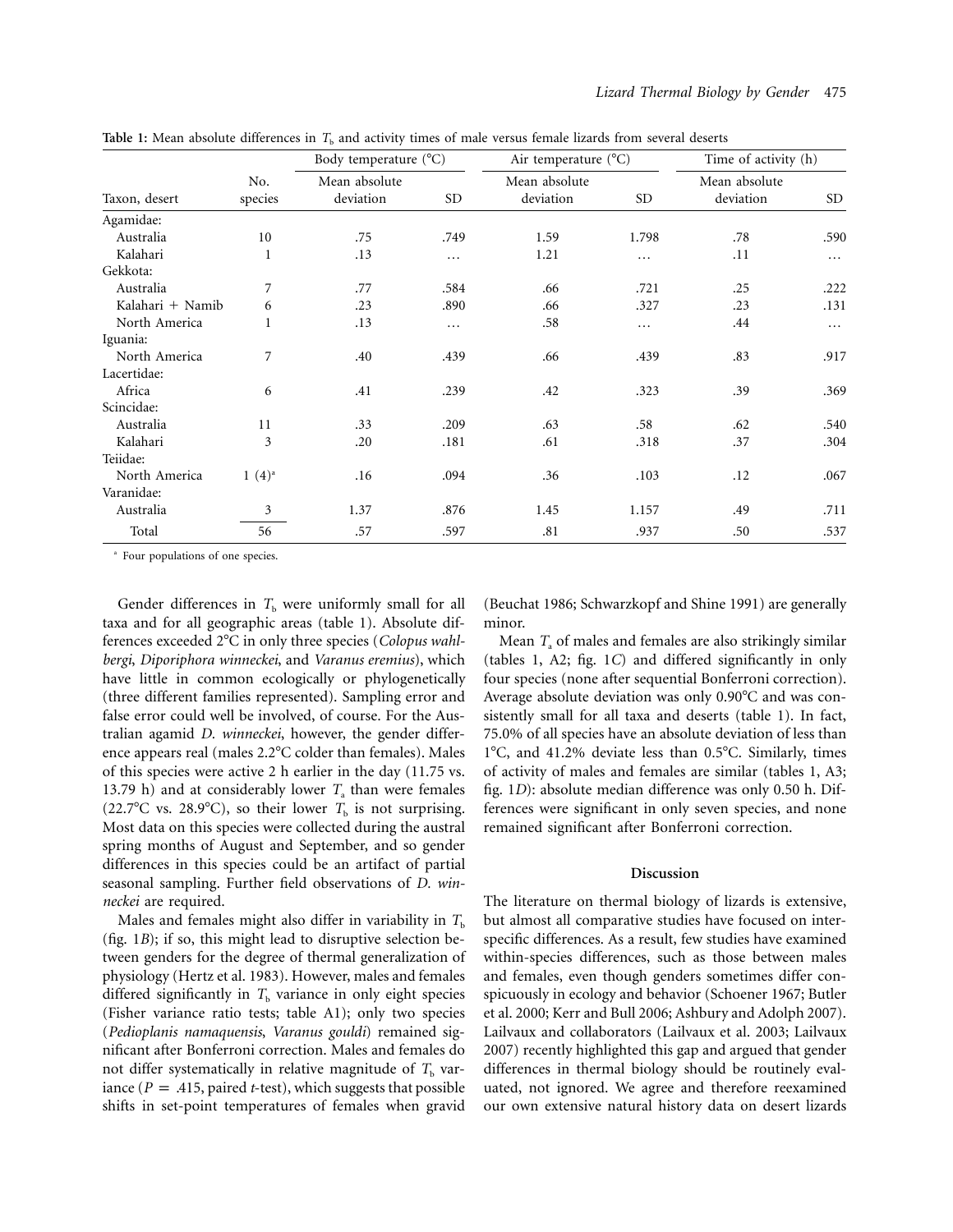

**Figure 1:** Thermal biology of male versus female desert lizards. Histograms of differences in mean body temperature  $T_b$  (*A*), SD  $T_b$  of males/SD  $T<sub>b</sub>$  of females (*B*), differences in mean air temperature  $T<sub>a</sub>$  (*C*), and differences in mean time of activity  $(D)$ .  $N = 56$  species in each panel. Shaded bars indicate species for which mean differences in  $T<sub>b</sub>$  or  $T_a$  were less than  $1^{\circ}$ C (*A*, *C*), for which the ratio of SDs ranged between 0.85 and 1.15 (*B*), or for which mean differences in time of activity were less than 1 h (*D*).

from three continents. Specifically, we compared body temperatures, air temperatures, and daily times of activity of males versus females of 56 species (11,371 individuals) representing seven major clades from the deserts of Africa, Australia, and North America. Sample sizes are generally large for each gender and provide adequate power (see below) to detect significant differences between males and females ( $\sum T_b = 8,956$ , average *N* per species = 79 for males, 73 for females). Thus, our analyses should help establish—at least for desert lizards—whether gender differences in these thermal traits are major or not.

The observed pattern is striking: males and females have remarkably similar body temperatures (means, variances), air temperatures, and times of activity (fig. 1). In only a few species do males and females have differences in  $T<sub>b</sub>$ or *T*<sub>a</sub> exceeding 2.0°C (fig. 1A, 1B) or differences of time of activity exceeding 1 h (fig. 1*C*). Thus, male and female desert lizards have similar thermal biologies, at least with respect to the three metrics addressed here.

The apparent rarity of significant gender differences in field thermal biology in desert lizards (table 1; fig. 1) might, however, be an artifact of inadequate statistical power (Type II error). To evaluate the adequacy of our sample sizes, we ran a power test to find the minimum group size appropriate to detect a 2.0°C difference in mean  $T_b$ . With power set at 80% and with a standard deviation of 2.82 (median value for all samples), minimum sample sizes are 21 individuals of each sex. Our samples equal or exceed that limit in 80.4% of species. If we delete species with fewer than 42 individuals, significant gender differences are still relatively uncommon (e.g., only 7 of 52 cases).

Another way to evaluate a potential power confound is to examine the correlation between sample size and *P* value. If power is limiting, then *P* values should decrease with sample size. This is not the case  $(r_s = -0.085,$  $P = .5232$ ).

If thermal biology of a species varies geographically, our lumping of data from multiple populations will inflate variances and thus cause Type II errors. One species, the North American teiid *Apidoscelis tigris*, shows geographic variation in  $T<sub>b</sub>$  (Pianka 1970). However, mean male and mean female  $T<sub>b</sub>$  differ by a maximum of only 0.27<sup>o</sup>C in four populations of this species (table A1); thus, pooling of geographic samples seems unlikely to be masking gender differences in our data.

In conclusion, Lailvaux and colleagues (Lailvaux et al. 2003; Lailvaux 2007) have recently challenged physiological ecologists to examine gender differences in thermal biology of reptiles. Their rationale is inarguable, and in response we compiled natural history data for desert lizards that we have accumulated over several decades. We find little evidence that male and female lizards differ substantively in  $T<sub>b</sub>$ , in  $T<sub>a</sub>$ , or in time of activity. Because our sample sizes are large and include many species from several different clades on three continents, gender differences in field thermal biology of desert lizards are the exception, not the rule. Whether this pattern holds for lizards in other habitats remains to be determined. Lizard species are also diverse in closed tropical forests, but we expect that gender differences will prove to be minor there. At least below the canopy, thermal heterogeneity is limited in space and time (Hertz 1992), thus providing few opportunities for thermal differentiation.

# **Acknowledgments**

We thank S. Lailvaux and colleagues for calling attention to this issue and thus inspiring us to reexamine our data. We thank A. Bennett, H. John-Alder, and S. Lailvaux for comments on the manuscript. Numerous friends have helped us collect these data over the years: they have been acknowledged in many previous articles, but we do so again. Field research was supported by the University of Texas and by grants and fellowships from the National Science Foundation (NSF), the National Geographic Society, the Guggenheim Foundation, and the Fulbright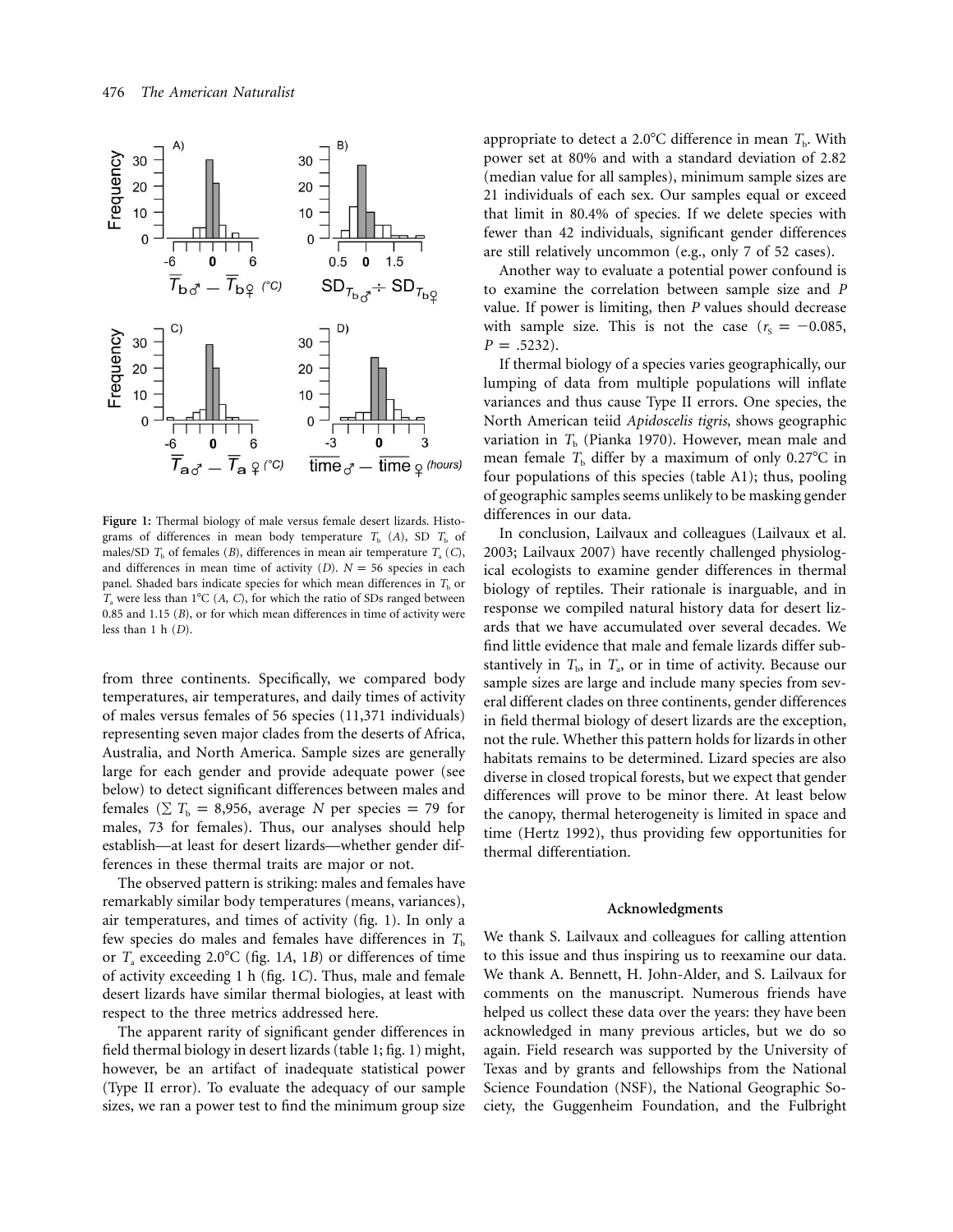Foundation to E.R.P. Write-up was supported by NSF grant IOB-0416843 to R.B.H.

# **Literature Cited**

- Angilletta, M. J., Jr., P. H. Niewiarowski, and C. A. Navas. 2002. The evolution of thermal physiology in ectotherms. Journal of Thermal Biology 27:249–268.
- Ashbury, D. A., and S. C. Adolph. 2007. Behavioral plasticity in an ecological generalist: microhabitat use by western fence lizards. Evolutionary Ecology Research 9:801–815.
- Avery, R. A. 1982. Field studies of body temperatures and thermoregulation. Pages 93–166 *in* C. Gans and F. H. Pough, eds. Biology of the Reptilia. Vol. 12. Physiological ecology. Academic Press, London.
- Bakken, G. S. 1992. Measurement and application of operative and standard operative temperatures in ecology. American Zoologist 32:194–216.
- Bauwens, D., and C. Thoen. 1981. Escape tactics and vulnerability to predation associated with reproduction in the lizard *Lacerta vivipara*. Journal of Animal Ecology 50:733–743.
- Benjamini, Y., and Y. Hochberg. 1995. Controlling the false discovery rate: a practical and powerful approach to multiple testing. Journal of the Royal Statistical Society B 57:289–300.
- Bennett, A. F. 1980. The thermal dependence of lizard behaviour. Animal Behaviour 26:455–462.
- ———. 1987. The accomplishments of ecological physiology. Pages 1–8 *in* M. E. Feder, A. F. Bennett, W. W. Burggren, and R. B. Huey, eds. New directions in ecological physiology. Cambridge University Press, New York.
- Beuchat, C. A. 1986. Reproductive influences on the thermoregulatory behavior of a live-bearing lizard. Copeia 1986:971–979.
- Brattstrom, B. H. 1965. Body temperature of reptiles. American Midland Naturalist 73:376–422.
- Bull, C. M., A. McNally, and G. Dubas. 1991. Asynchronous seasonal activity of male and female sleepy lizards, *Tiliqua rugosa*. Journal of Herpetology 25:436–441.
- Butler, M. A., T. W. Schoener, and J. B. Losos. 2000. The relationship between sexual size dimorphism and habitat use in Greater Antillean *Anolis* lizards. Evolution 54:259–272.
- Cohen, J. 1988. Statistical power analysis for the behavioral sciences. Earlbaum, Hillsdale, NJ.
- Cowles, R. B., and C. M. Bogert. 1944. A preliminary study of the thermal requirements of desert reptiles. Bulletin of the American Museum of Natural History 83:261–296.
- Dunham, A. E. 1993. Population responses to environmental change: physiologically structured models, operative environments, and population dynamics. Pages 95–119 *in* P. M. Kareiva, J. G. Kingsolver, and R. B. Huey, eds. Biotic interactions and global change. Sinauer, Sunderland, MA.
- Dunham, A. E., B. W. Grant, and K. L. Overall. 1989. Interfaces between biophysical and physiological ecology and the population ecology of terrestrial vertebrate ectotherms. Physiological Zoology 62:335–355.
- Heatwole, H. 1976. Reptile ecology. University of Queensland Press, St. Lucia.
- Hertz, P. E. 1981. Adaptation to altitude in two West Indian anoles (Reptilia: Iguanidae): field thermal biology and physiological ecology. Journal of Zoology (London) 195:25–37.
- ———. 1992. Temperature regulation in Puerto Rican *Anolis* lizards: a field test using null hypotheses. Ecology 73:1405–1417.
- Hertz, P. E., R. B. Huey, and E. Nevo. 1983. Homage to Santa Anita: thermal sensitivity of sprint speed in agamid lizards. Evolution 37: 1075–1084.
- Huey, R. B. 1974. Behavioral thermoregulation in lizards: importance of associated costs. Science 184:1001–1003.
- -. 1982. Temperature, physiology, and the ecology of reptiles, Pages 25–91 *in* C. Gans and F. H. Pough, eds. Biology of the Reptilia. Vol. 12. Physiological ecology. Academic Press, London.
- Huey, R. B., and A. F. Bennett. 1987. Phylogenetic studies of coadaptation: preferred temperatures versus optimal performance temperatures of lizards. Evolution 41:1098–1115.
- Huey, R. B., and T. P. Webster. 1975. Thermal biology of a solitary lizard: *Anolis marmoratus* of Guadeloupe, Lesser Antilles. Ecology 56:445–452.
- Huey, R. B., E. R. Pianka, and J. Hoffmann. 1977. Seasonal variation in thermoregulatory behavior and body temperatures of diurnal Kalahari lizards. Ecology 58:1066–1075.
- Huey, R. B., P. H. Niewiarowski, J. Kaufmann, and J. C. Herron. 1989. Thermal biology of nocturnal ectotherms: is sprint performance of geckos maximal at low body temperatures? Physiological Zoology 62:488–504.
- Kearney, M., and W. P. Porter. 2004. Mapping the fundamental niche: physiology, climate, and the distribution of a nocturnal lizard. Ecology 85:3119–3131.
- Kerr, G. D., and C. M. Bull. 2006. Movement patterns in the monogamous sleepy lizard (*Tiliqua rugosa*): effects of gender, drought, time of year and time of day. Journal of Zoology (London) 269: 137–147.
- Lailvaux, S. P. 2007. Interactive effects of sex and temperature on locomotion in reptiles. Integrative and Comparative Biology (forthcoming), doi:10.1093/icb/icm011.
- Lailvaux, S. P., G. J. Alexander, and M. J. Whiting. 2003. Sex-based differences and similarities in locomotor performance, thermal preferences, and escape behaviour in the lizard *Platysaurus intermedius wilhelmi*. Physiological and Biochemical Zoology 76:511– 521.
- Moran, M. D. 2003. Arguments for rejecting the sequential Bonferroni in ecological studies. Oikos 100:403–405.
- Nakagawa, S. 2004. A farewell to Bonferroni: the problems of low statistical power and publication bias. Behavioral Ecology 15:1044– 1045.
- Pianka, E. R. 1970. Comparative autecology of the lizard *Cnemidophorus tigris* in different parts of its geographic range. Ecology 51: 703–720.
- ———. 1986. Ecology and natural history of desert lizards: analyses of the ecological niche and community structure. Princeton University Press, Princeton, NJ.
- Pianka, E. R., and H. D. Pianka. 1976. Comparative ecology of twelve species of nocturnal lizards (Gekkonidae) in the Western Australian desert. Copeia 1976:125–142.
- Rice, W. R. 1989. Analyzing tables of statistical tests. Evolution 43: 223–225.
- Schoener, T. W. 1967. The ecological significance of sexual dimorphism in size in the lizard *Anolis conspersus*. Science 155:474–477.
- Schwarzkopf, L., and R. Shine. 1991. Thermal biology of reproduction in viviparous skinks, *Eulamprus tympanum*: why do gravid females bask more? Oecologia (Berlin) 88:562–569.